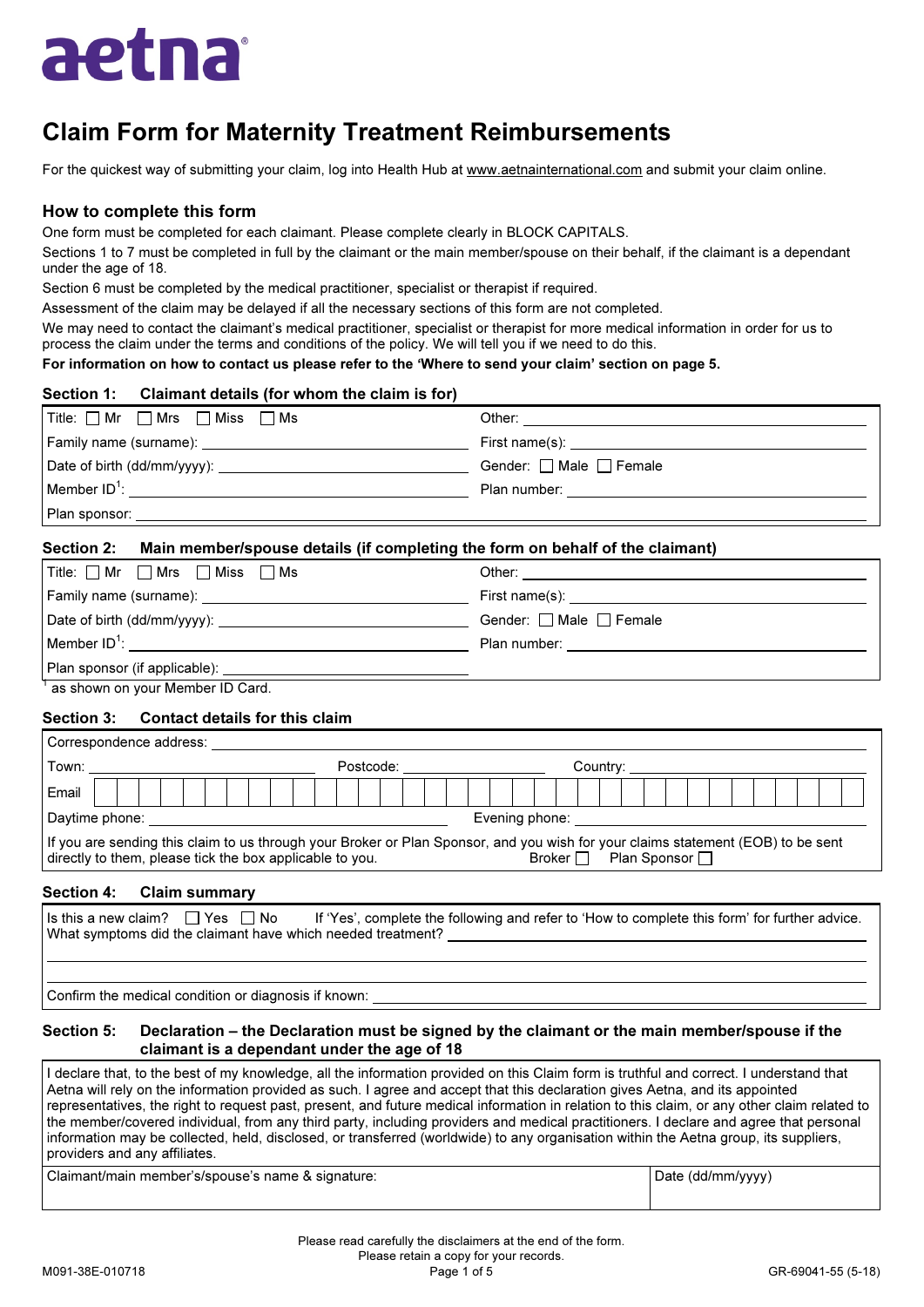#### Section 6: Claim details

| <b>Section 6:</b><br><b>Claim details</b>                                                                                                                                                                                                      |                                   |                              |                                                    |                                        |  |  |  |  |  |
|------------------------------------------------------------------------------------------------------------------------------------------------------------------------------------------------------------------------------------------------|-----------------------------------|------------------------------|----------------------------------------------------|----------------------------------------|--|--|--|--|--|
| Is this claim for a repeat antenatal checkup?                                                                                                                                                                                                  | $\sqcap$ Yes                      | ∏ No                         | If 'Yes', Section 8 does not need to be completed. |                                        |  |  |  |  |  |
| If 'No' and this is a new claim or a claim for treatment costs<br>for complications during pregnancy, Section 8 needs to be<br>completed by the medical practitioner or specialist.                                                            |                                   |                              |                                                    |                                        |  |  |  |  |  |
| Is this a claim for hospital cash benefit?                                                                                                                                                                                                     | □ Yes                             | $\Box$ No                    |                                                    |                                        |  |  |  |  |  |
| If 'Yes', Section 8 must be completed by the medical practitioner or specialist. Once completed, please send us the original admission and<br>discharge form from the hospital where the treatment was provided together with this Claim form. |                                   |                              |                                                    |                                        |  |  |  |  |  |
| If 'No', provide the breakdown of the invoices being submitted with this claim:                                                                                                                                                                |                                   |                              |                                                    |                                        |  |  |  |  |  |
| <b>Country of treatment</b>                                                                                                                                                                                                                    | Date of treatment<br>(dd/mm/yyyy) | Invoice date<br>(dd/mm/yyyy) | Invoice reference                                  | Invoice amount<br>(including currency) |  |  |  |  |  |
|                                                                                                                                                                                                                                                |                                   |                              |                                                    |                                        |  |  |  |  |  |
|                                                                                                                                                                                                                                                |                                   |                              |                                                    |                                        |  |  |  |  |  |
|                                                                                                                                                                                                                                                |                                   |                              |                                                    |                                        |  |  |  |  |  |
|                                                                                                                                                                                                                                                |                                   |                              |                                                    |                                        |  |  |  |  |  |
|                                                                                                                                                                                                                                                |                                   |                              |                                                    |                                        |  |  |  |  |  |
|                                                                                                                                                                                                                                                |                                   |                              |                                                    |                                        |  |  |  |  |  |
|                                                                                                                                                                                                                                                |                                   |                              |                                                    |                                        |  |  |  |  |  |
| Use a separate sheet if you need more space.                                                                                                                                                                                                   |                                   |                              |                                                    | Total number of invoices:              |  |  |  |  |  |
| Does the claimant have another insurance plan or policy that covers medical maternity costs?                                                                                                                                                   |                                   |                              |                                                    | $\Box$ No<br>∃ Yes                     |  |  |  |  |  |
| If 'Yes', provide the other insurer's details including the name of the insurer, the insurer's address and the claimant's plan or policy<br>number with that insurer:                                                                          |                                   |                              |                                                    |                                        |  |  |  |  |  |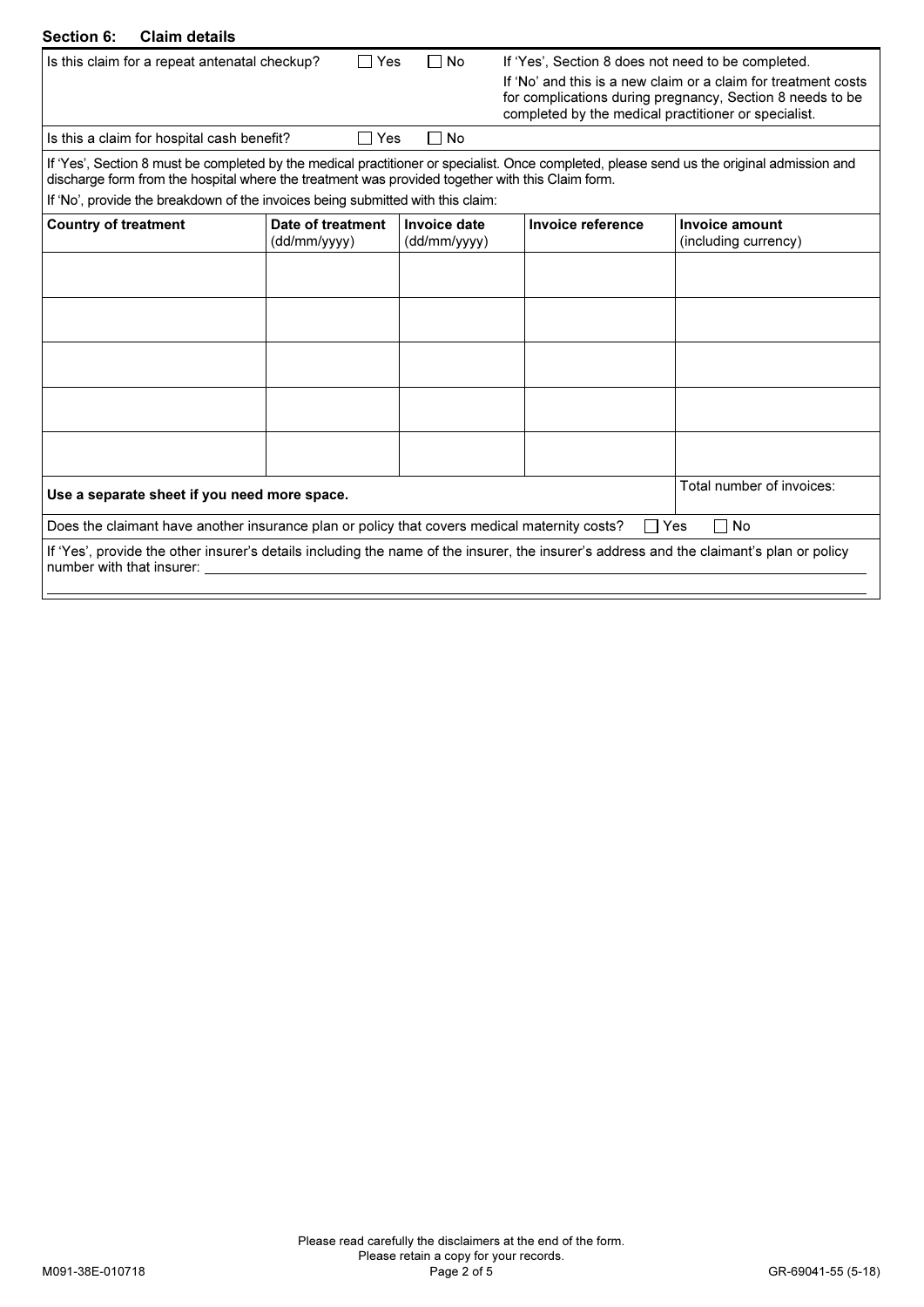# Section 7: Payment details

| Who are we reimbursing?                                                                        |                                                                                                                                      |                                                                                                                                                            |
|------------------------------------------------------------------------------------------------|--------------------------------------------------------------------------------------------------------------------------------------|------------------------------------------------------------------------------------------------------------------------------------------------------------|
| Claimant/Main member                                                                           | The provider                                                                                                                         | Another person or entity                                                                                                                                   |
| Please complete the rest of this section<br>below to tell us how you would like to be<br>paid. | We can only pay them if their bank details<br>are shown on the invoice. You don't need to Name:<br>fill in the rest of this section. | If they paid on your behalf:<br>Relationship you:<br>If they didn't pay on your behalf but you'd like us<br>to pay them, please tell us the reason why you |
|                                                                                                |                                                                                                                                      | want us to pay them instead of you, and fill in<br>payee details below.                                                                                    |

| How would you like to be paid?                                                                                                                                                                                                       |
|--------------------------------------------------------------------------------------------------------------------------------------------------------------------------------------------------------------------------------------|
| □ Using your current Recurring Reimbursement Election (RRE) information                                                                                                                                                              |
| No further information required                                                                                                                                                                                                      |
| $\Box$ 1. By bank transfer                                                                                                                                                                                                           |
|                                                                                                                                                                                                                                      |
| If the account holder name is different to the names given in Section 1 and 2, tell us their full address and Email. We will not be able<br>to make the payment without this information:                                            |
|                                                                                                                                                                                                                                      |
|                                                                                                                                                                                                                                      |
|                                                                                                                                                                                                                                      |
| Email                                                                                                                                                                                                                                |
|                                                                                                                                                                                                                                      |
|                                                                                                                                                                                                                                      |
|                                                                                                                                                                                                                                      |
|                                                                                                                                                                                                                                      |
|                                                                                                                                                                                                                                      |
|                                                                                                                                                                                                                                      |
|                                                                                                                                                                                                                                      |
| ABA number (for transfers to U.S located banks): _______________________________                                                                                                                                                     |
| $\Box$ Mark here to use these details as your RRE                                                                                                                                                                                    |
| $\Box$ 2. By foreign draft or cheque                                                                                                                                                                                                 |
| Account holder name: <u>contained and the series of the series of the series of the series of the series of the series of the series of the series of the series of the series of the series of the series of the series of the </u> |
| If the account holder name is different to the names given in Section 1 and 2, tell us their full address and Email. We will not be able                                                                                             |
| to make the payment without this information:                                                                                                                                                                                        |
|                                                                                                                                                                                                                                      |
|                                                                                                                                                                                                                                      |
| Email                                                                                                                                                                                                                                |
|                                                                                                                                                                                                                                      |
| Payment Currency:                                                                                                                                                                                                                    |
| Please note that banks may not always accept foreign drafts in all currencies.                                                                                                                                                       |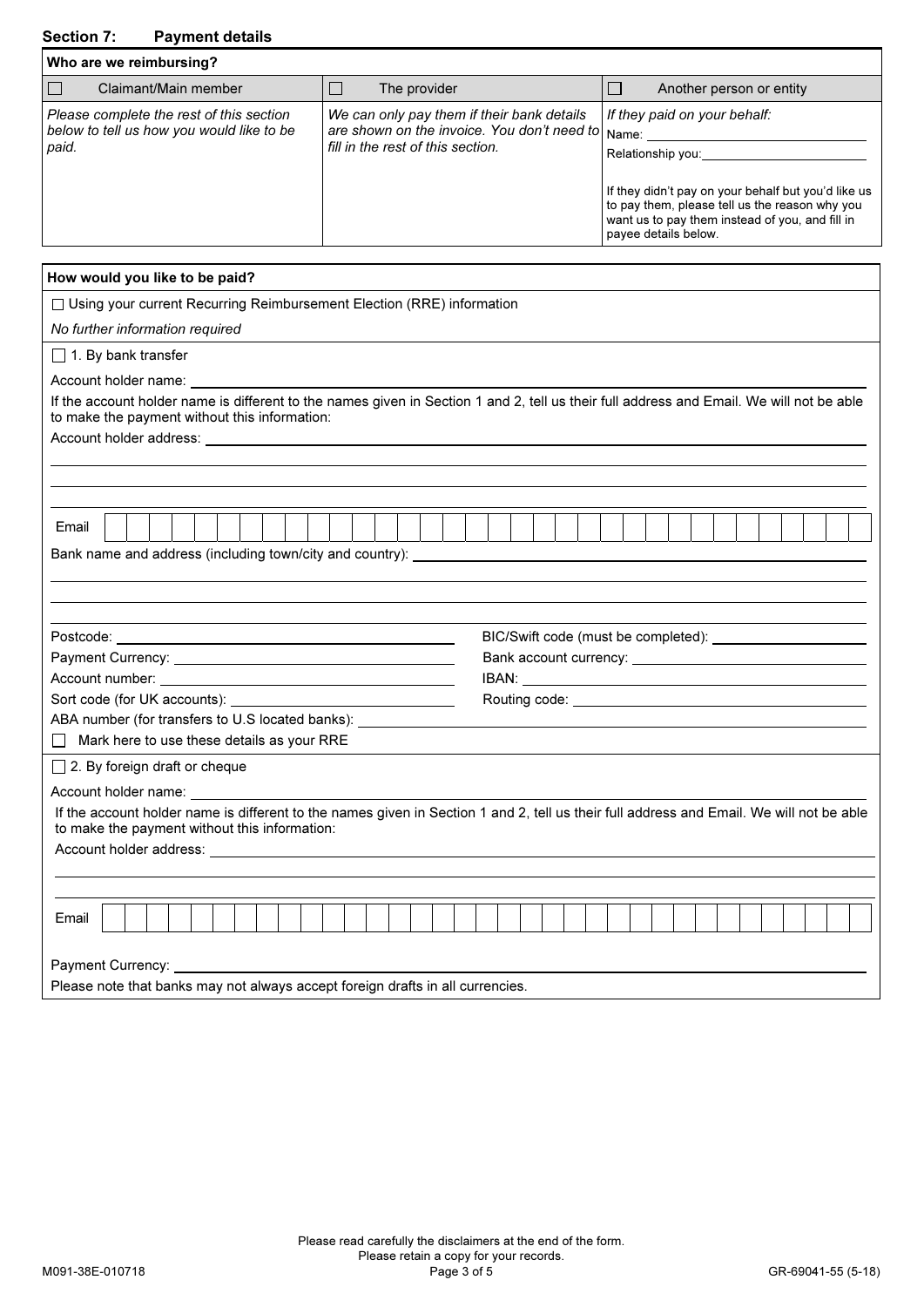## Section 8: Maternity treatment - must be completed by the medical practitioner/specialist/therapist

|                         | 1. Contact and registration details                                                                                                                                                                                                                                                                                                                                                                                                                                                                                                                                                                                                                                                                                                                                                                                                     |
|-------------------------|-----------------------------------------------------------------------------------------------------------------------------------------------------------------------------------------------------------------------------------------------------------------------------------------------------------------------------------------------------------------------------------------------------------------------------------------------------------------------------------------------------------------------------------------------------------------------------------------------------------------------------------------------------------------------------------------------------------------------------------------------------------------------------------------------------------------------------------------|
|                         |                                                                                                                                                                                                                                                                                                                                                                                                                                                                                                                                                                                                                                                                                                                                                                                                                                         |
|                         |                                                                                                                                                                                                                                                                                                                                                                                                                                                                                                                                                                                                                                                                                                                                                                                                                                         |
|                         |                                                                                                                                                                                                                                                                                                                                                                                                                                                                                                                                                                                                                                                                                                                                                                                                                                         |
|                         |                                                                                                                                                                                                                                                                                                                                                                                                                                                                                                                                                                                                                                                                                                                                                                                                                                         |
|                         |                                                                                                                                                                                                                                                                                                                                                                                                                                                                                                                                                                                                                                                                                                                                                                                                                                         |
|                         | Town: Town: Town: Town: Town: Town: Town: Town: Town: Town: Town: Town: Town: Town: Town: Town: Town: Town: Town: Town: Town: Town: Town: Town: Town: Town: Town: Town: Town: Town: Town: Town: Town: Town: Town: Town: Town:                                                                                                                                                                                                                                                                                                                                                                                                                                                                                                                                                                                                           |
|                         | Email:                                                                                                                                                                                                                                                                                                                                                                                                                                                                                                                                                                                                                                                                                                                                                                                                                                  |
| 2.<br>а.<br>$f_{\cdot}$ | <b>Details of pregnancy</b><br>b. How many weeks pregnant is the claimant? Letter and the contract of the contract of the contract of the contract of the contract of the contract of the contract of the contract of the contract of the contract of the con<br>c. Is the pregnancy a result of any infertility treatment including infertility medication or conception by artificial means? $\Box$ Yes $\Box$ No<br>d. Expected type of delivery: □ Normal Vaginal Delivery □ C-Section<br>e. Provide relevant details of any previous complicated pregnancies or complicated childbirth: ___________<br>Does the claimant suffer from any medical conditions that might put the current pregnancy at risk: $\Box$ Yes $\Box$ No<br>g. Is the reason for this visit $\Box$ Repeat antenatal checkup? $\Box$ Antenatal complications? |
|                         |                                                                                                                                                                                                                                                                                                                                                                                                                                                                                                                                                                                                                                                                                                                                                                                                                                         |
|                         | 3. Declaration<br>I declare that to the best of my knowledge and belief the information I have given in the Medical section of this Claim form is full,<br>true and complete.<br>Practice stamp:                                                                                                                                                                                                                                                                                                                                                                                                                                                                                                                                                                                                                                        |